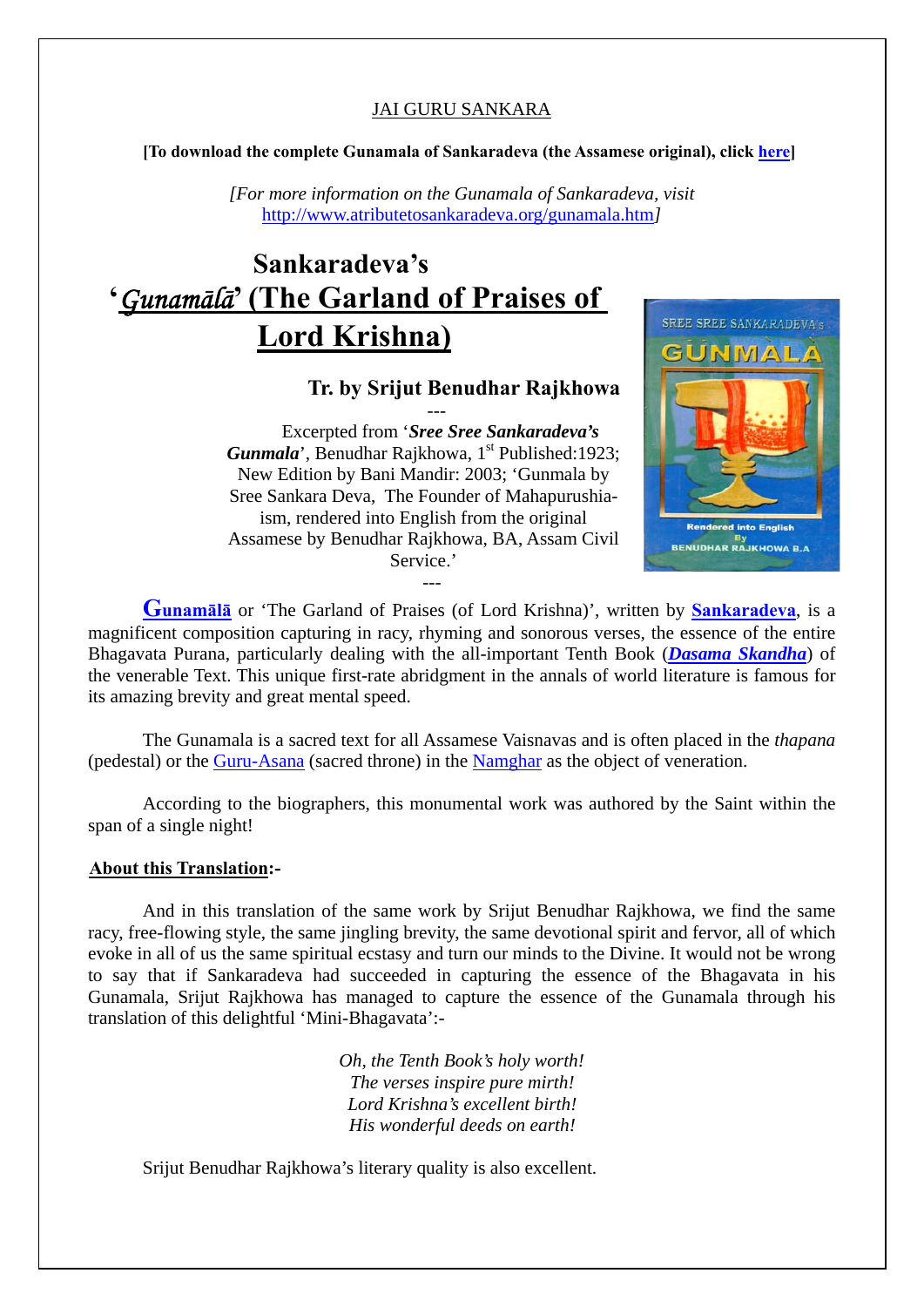We at **atributetosankaradeva.org** do feel proud to present his translation of the First and Second Parts of this great work. **To download the complete Gunamala of Sankaradeva (the Assamese original), click [here](http://atributetosankaradeva.org/Gunamala.pdf)**.

---

*[Translation follows on the next page]*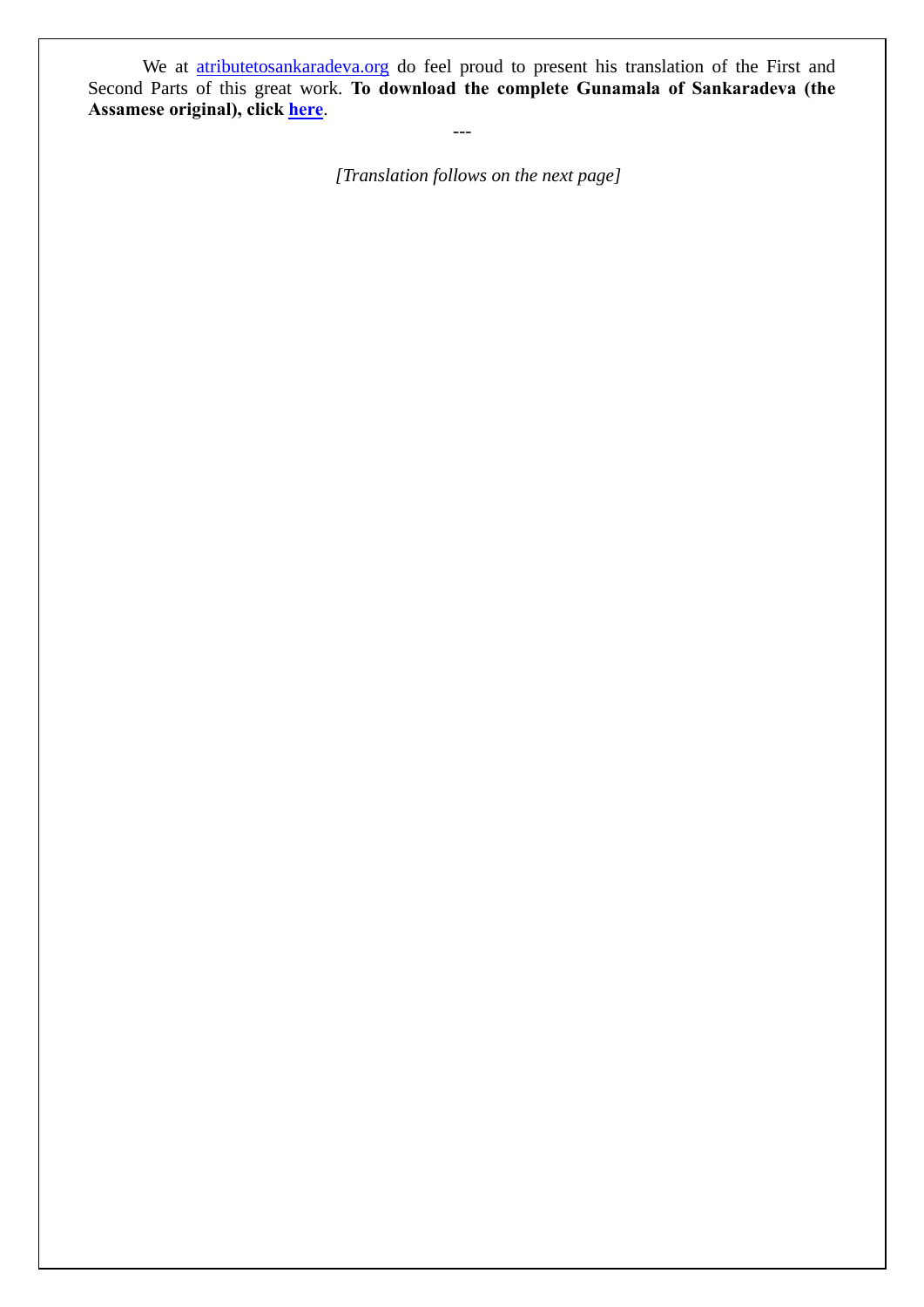## **'***Gunam*ā*l*ā**' (The Garland of Praises of Lord Krishna)**

#### **FIRST PART** 1.

O Lord, eternal Godhood,

From whom all the world accrued, Deliverer of the good, I salute Thee, meek, subdued. 2. Thou spotless and pure Deity, Destroyest iniquity, Didst rout the demons mighty And charm the Gopees pretty. 3. Thou sang'st the Vedantic verse, Play'dst on the flute sweetest airs, Master of the universe, Redeemer from fallen course. 4. Devotees' wealth and power, Thou art their wish-fulfiller; Thou Bidhi the creator, Poor men's merciful treasure. 5. Thou sweet'ner of piety, Less'ner of distress doughty; Queller of iniquity, Lotus-eyed dazzling Deity. 6. The fiends by Thee were ended, The Gobardhana lifted: Thou queller of fear earth-bred, Killer of Mura hated. 7. The fierce Kali didst Thou check, Putana's life-blood didst suck, The heavenly gods didst back, The famous Vraja didst deck. 8. Kesi, Batsa, Baka bold, By Thee, the huge fiends of old Were all swift and smart befool'd, And made o'er to Yama cold. 9. On many an occasion,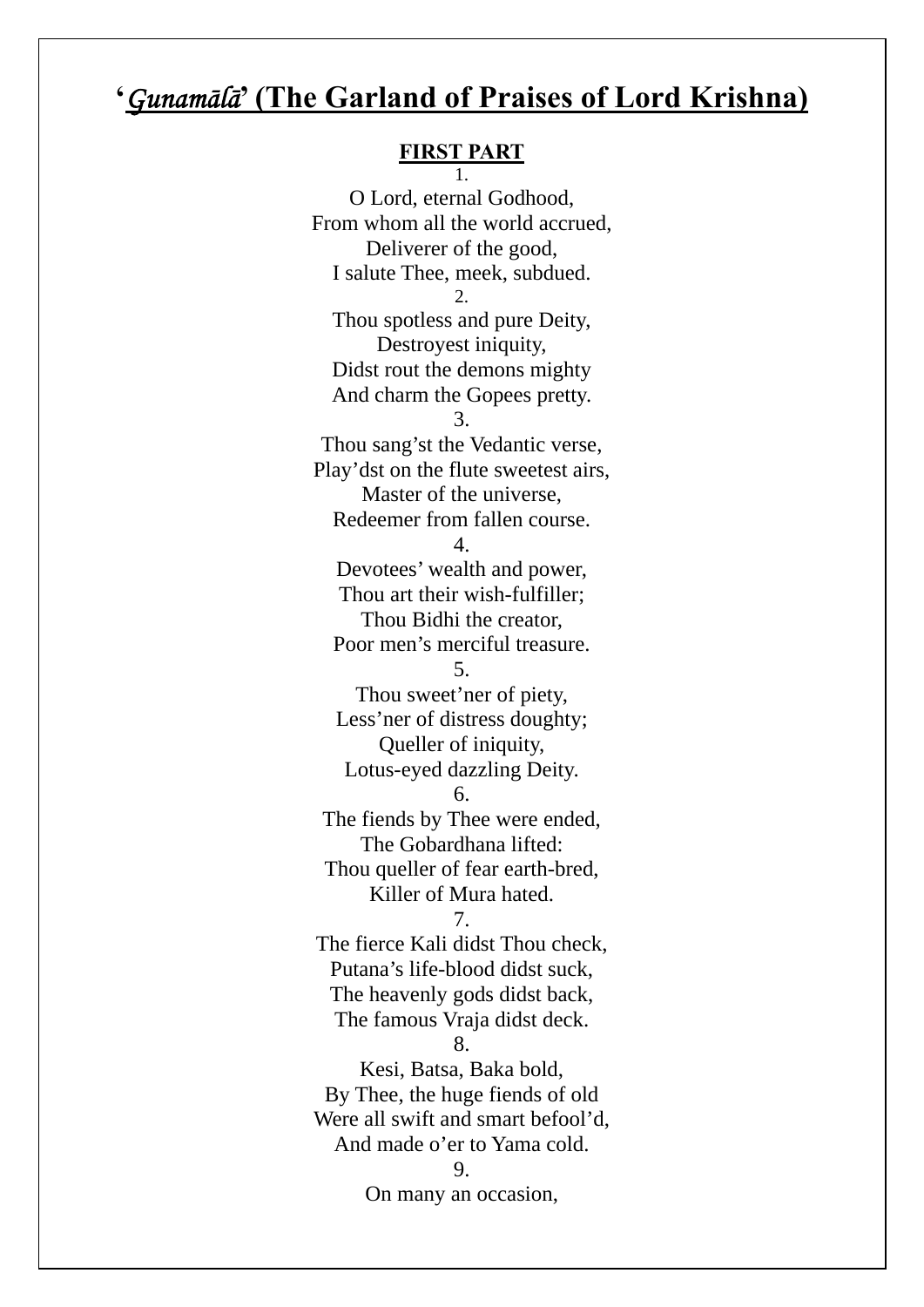Thou didst take incarnation; Heard'st the Earth's lamentation, Mad'st light her heavy burden. 10. Thou didst checkmate Indra proud, To Thee Brahma himself bow'd; Didst roam in the merry wood, Thou didst love the Gopees good. 11. In the amphitheatre, Didst meet many a wrestler; Thou didst display great power, Didst kill all, O Cow-keeper. 12. The glory and name do bear Pure piety without peer; Salvation,wealth and desire Thou givest, O **Krishna**, sire. 13. Kill'dst the ten-headed monster, Brought'st Janaka's daughter, Thou ever-good creator, Life of all that is matter. 14. Thy varied deeds, -a long scroll,- Are the friend of the vile soul; So holy and beautiful, Resplendent and wonderful. 15. The fallen Thou raisest forth, Thou shelterest all this earth; Thou destroy'dst fiends, home and hearth, Took'st amazing Dwarfish birth. 16. Thou art the road straight and clear, The three worlds dost deftly steer; Let my firm faith remain near To Thee, O God, now and here. 17. Thy frame is of dark colour, Pleasant as the cloud yonder, August, stately and so fair, Of attributes the shelter. 18. Thine ears the *kundalas* deck'd, By Thee the demons were hack'd,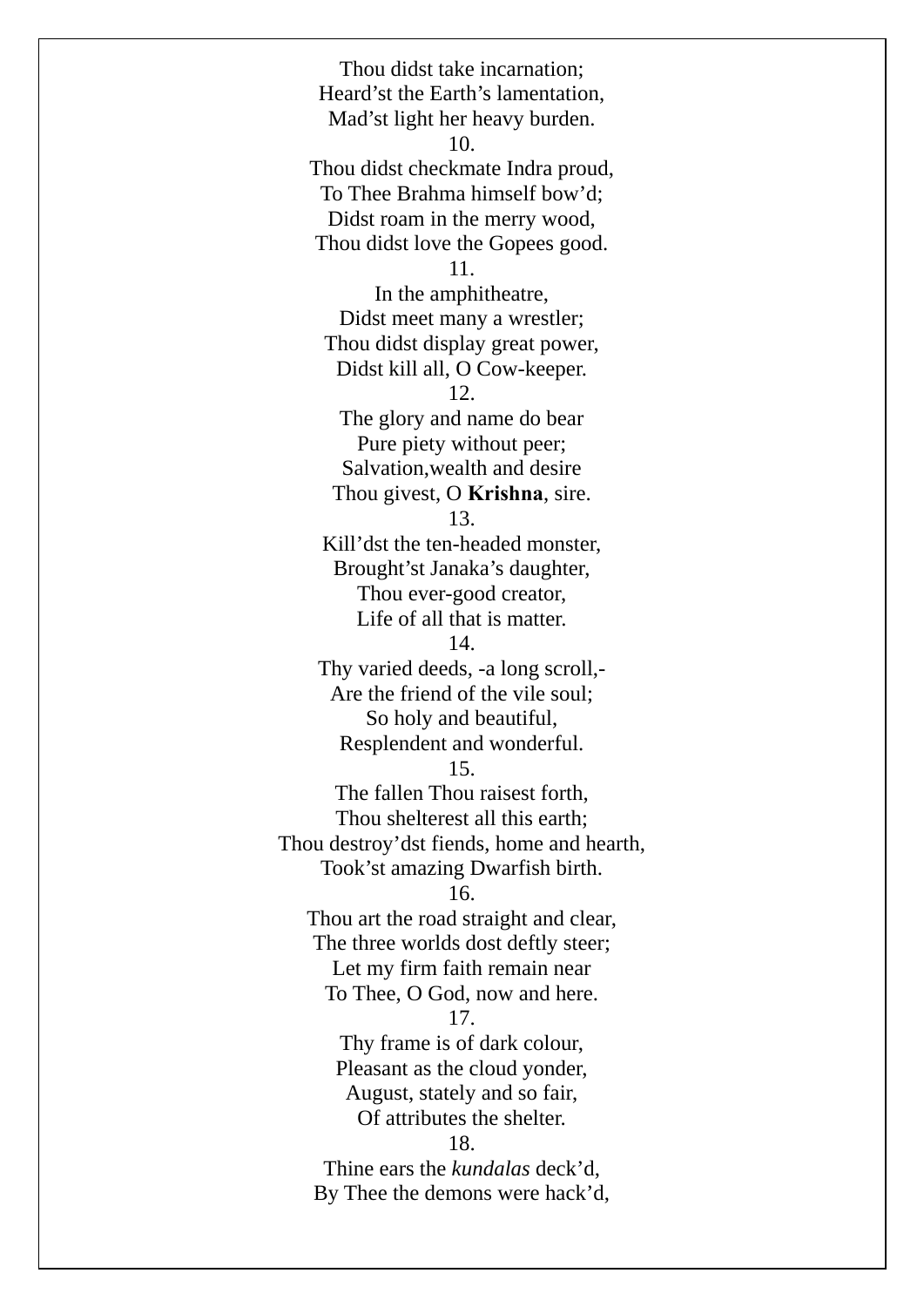By Thee all great sins were crack'd, Thou art with pure wisdom stack'd. 19. Thou takest all needs away, Showerest merciful ray, Thou playest the divine lay, And lookest like Cupid gay. 20. Thou bearest a smiling frame, Thou destroyest sin and shame, Thou forgivest all our blame, Thou fulfillest all our aim. 21. The whole world resteth in Thee, Thou art Son of Daivakee, Thy Feet are the only key For enslaved men to be free. 22. Of all wealth Thou art the seat, Thy glory is infinite, Thou deliverest the neat, Thou art the One Great Spirit. 23. Thou art so benevolent, Thou art ever-existent, Thou art changeless, effulgent, To the pious kindly bent. 24. Thou didst take incarnation, Didst cause the fiend's destruction; Thou protectest creation, Thou art Lord, the Shining One. 25. Dreadful Agha Thou didst slay, Built of mighty mortal clay; On Kali's head Thou didst play, And soon the serpent prostrate lay. 26 Thou didst rout the demon horde, Didst throw them all overboard; Thou art the friend of the good, O **Madhava**, mighty Lord. 27. The demons Thou didst confound; With great skill Thou didst them pound; Suffering far off did bound,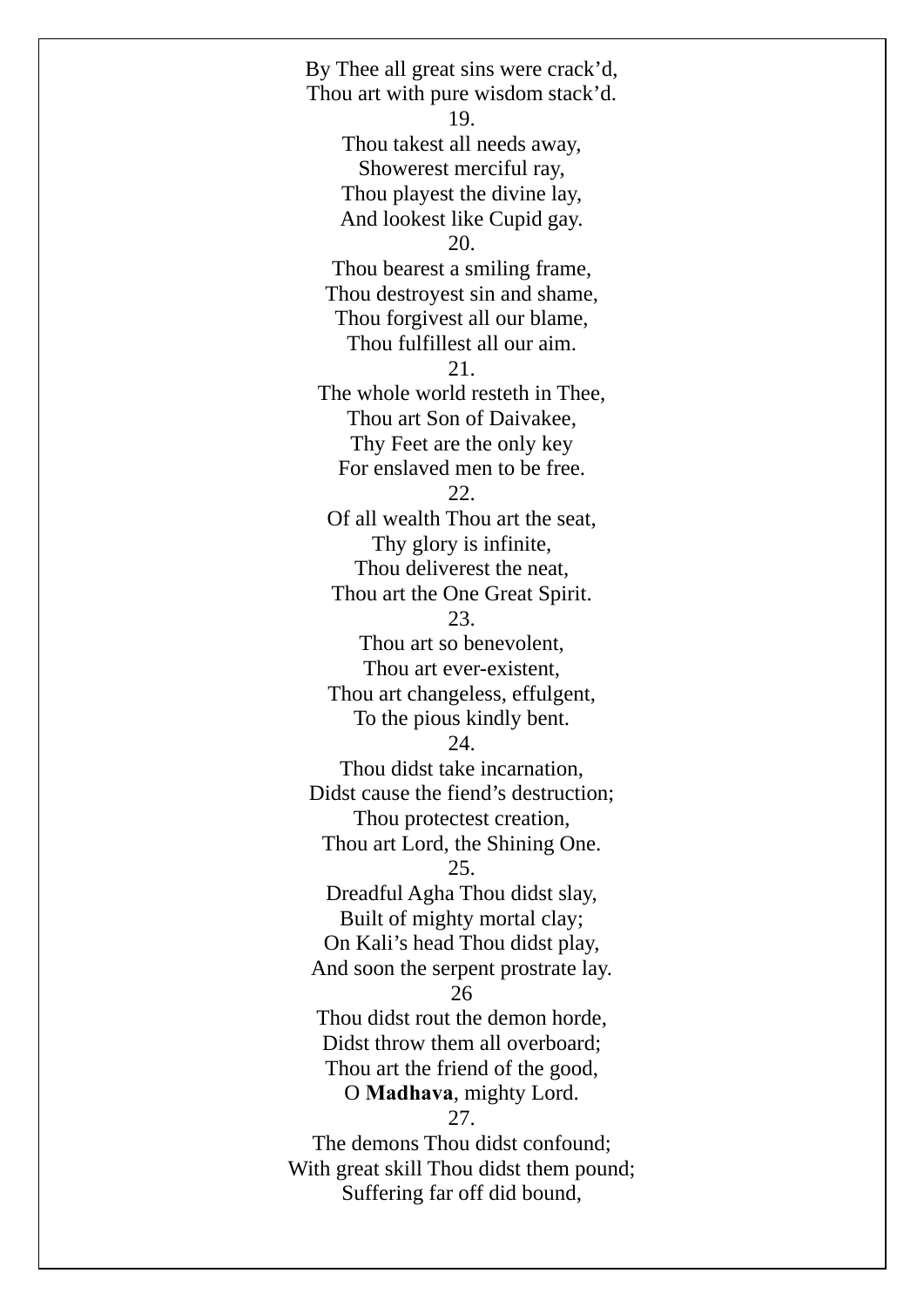The Vedas did back resound. 28. To beings the world over, Thou spreadst the peaceful cover; Becam'st the piscine diver, Worshipp'd by Brahma ever. 29. Thou art pure, the great white goose, Didst bring Thy essence abstruse, Camest as the Yadu race, Kill'dst Kansa wicked and loose. 30. Thou enterest each being, Enterest each worldly thing, Hrishikesa, Divine King, No one can know Thy meaning. 3l. Thou wearest yellowish dress; With bravery and prowess, Kill'dst Samvara with cutlass; Shieldest all in strain and stress. 32. O Lord, Thou art always full, Thou art supremely joyful; Redeemest many a soul From the darkest earthly pool. 33. Thou didst join the piscine race, Satyavrata with king's mace, From the dreadful sea apace, Didst bring forth with supreme grace. 34. As the Tortoise firm and still, Thou held'st the Mandara Hill, Oh, 'twas the sea-churning wheel, Wearied Thou didst never feel. 35. As the Boar Thou broughtest forth From the sea the sunken Earth; Didst cause Hiranyakshya's death, Dragging him tusks beneath. 36. As Man-lion Thou took'st form; Shed'st lustrous bodily charm; Thou, O Mighty Lord, didst harm Hiranyakasipu firm.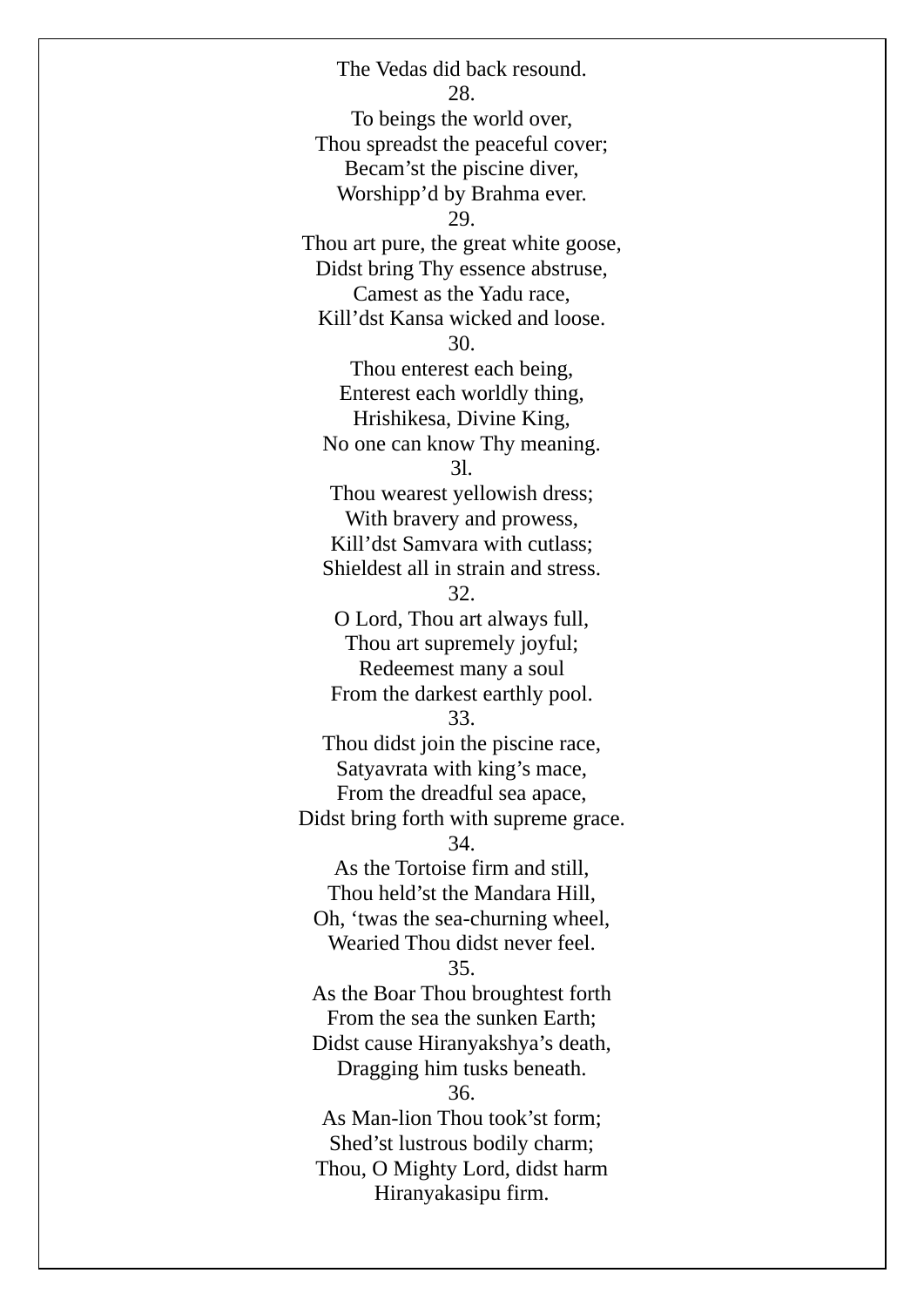From Aditi Thou serene Wast born as Dwarfish Brahmin, With sweet, fascinating mein, To dark'n Vali's wit and brain. 38. As Parasurama bold, Cut'st Kshatriyas' heads that roll'd; Thou didst spare none, young or old, In the famous battle-field. 39. From Kausalya the good dame Thou cam'st, Rama by name; Slew Ravana deep in shame, Lanka's king with hellish aim. 40. As Balarama took'st birth, Thou didst furrow the wide earth; Didst destroy fiends, home and hearth, That scorn'd most the Vedic Faith. 4l. As Buddha cam'st to the fore, Didst confuse the Vedic lore, Thou didst charm the mental store, Didst shun the pious evermore. 42. As Kalki, Thou fiery Lord, All the diverse scoundrels' horde Didst slay with Thy mighty sword, Didst mete out their just reward. 43. Thou didst again and again Take these incarnations ten, From the Earth took'st her burden, Gav'st her relief so often. 44. Sankara, Krishna's servant, Composeth this sweetest chant, Let men call out jubilant. **Krishna**, **Krishna** radiant. END OF THE FIRST PART **SECOND PART** 1.

37.

Lakshmi's Lord, fealty I vow, The truest guide art Thou; With humility I bow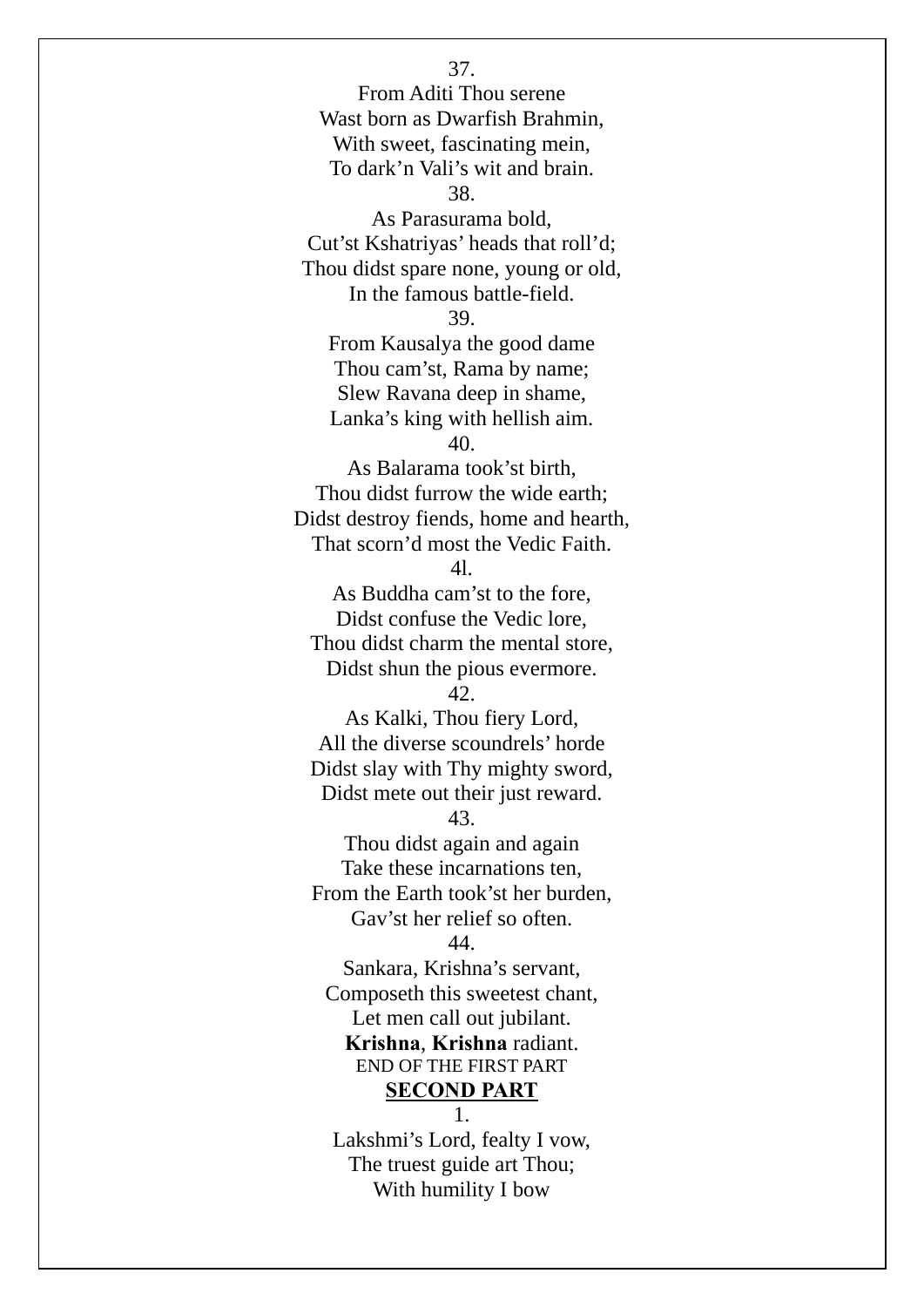At Thy august two feet now. 2. Think of the Great Entity, The boat of the world doughty, The fire of iniquity, Call out far with jollity. 3. The beautiful religion, Abiding from all times on, Sing the chant Elysean, Good beings the skies upon. 4. Oh, the Tenth Book's holy worth! The verses inspire pure mirth! **Lord Krishna**'s excellent birth! His wonderful deeds on earth! 5. All the fiends did heavy press The Earth who wept in distress, Told her tale of bitterness, And woefully sought redress. 6. Hearing Brahma's sad prayer, Bhagavan came instanter; Took on the earth *avatar*  From Daivakee good mother. 7. Oh! how wonderful a lad, With marks crescent-like and red, That as jewel lustre shed, Deck'd the beautiful forehead. 8. He beareth a face smiling, Lotus-eyes briskly rolling, Teeth beautiful and sterling, Yellowish cloth so dazzling. 9. He beareth the lovely crown, The *kundalas* of renown; The *kaustubha* gem well-hewn From His shell-neck hangeth down. 10. The Lord of effulgent light Beareth four hands-Divine Sprite; *Keyuras*, *Kankanas* bright Present a beautiful sight.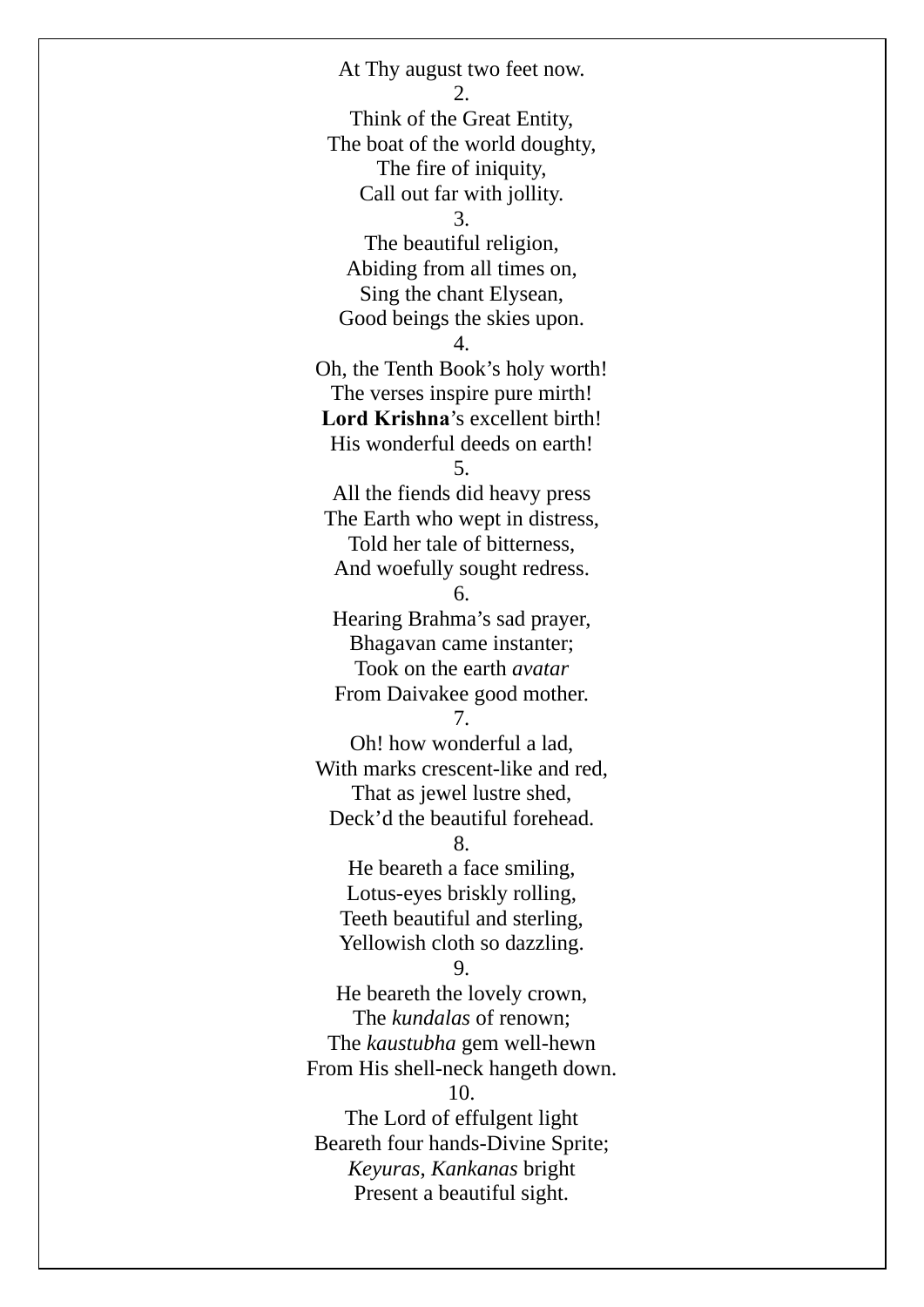Gainst His broad and handsome chest, The sylvan garland is prest, There the swarm of black-bees rest, And make it a humming nest. 12. Beautiful chain lightly prest The Lord weareth at the waist; Yellow cloth of silk finest Hangeth down, splendid and best. 13. His thighs are indeed pleasant As the trunk of elephant; Legs deck'd with good ornament, Set with jewels radiant. 14. Fascinating are His feet Like lotus gay, exquisite; The sound of *nupuras* sweet Is festive and quit a treat. 15. The finger-nails resplendent Bear hallow'd signs of crescent, By which off are errors sent, Woes and troubles at once rent. 16. On the soles of His red feet Are hooks and lotuses sweet All auspicious signs there meet, Well-defined and so very neat. 17. The great Father of the world Lieth there, beautiful Lord; There doth He four weapons hold In His four hands, O behold! 18. The two parents at this sight, 'Here is Lord God of all might'! Thought thiswise, and all the night Pray'd devoutly with delight. 19. Lord shining as adamant Spoke and became an infant; Their hands broke in an instant, They embraced Him jubilant. 20.

11.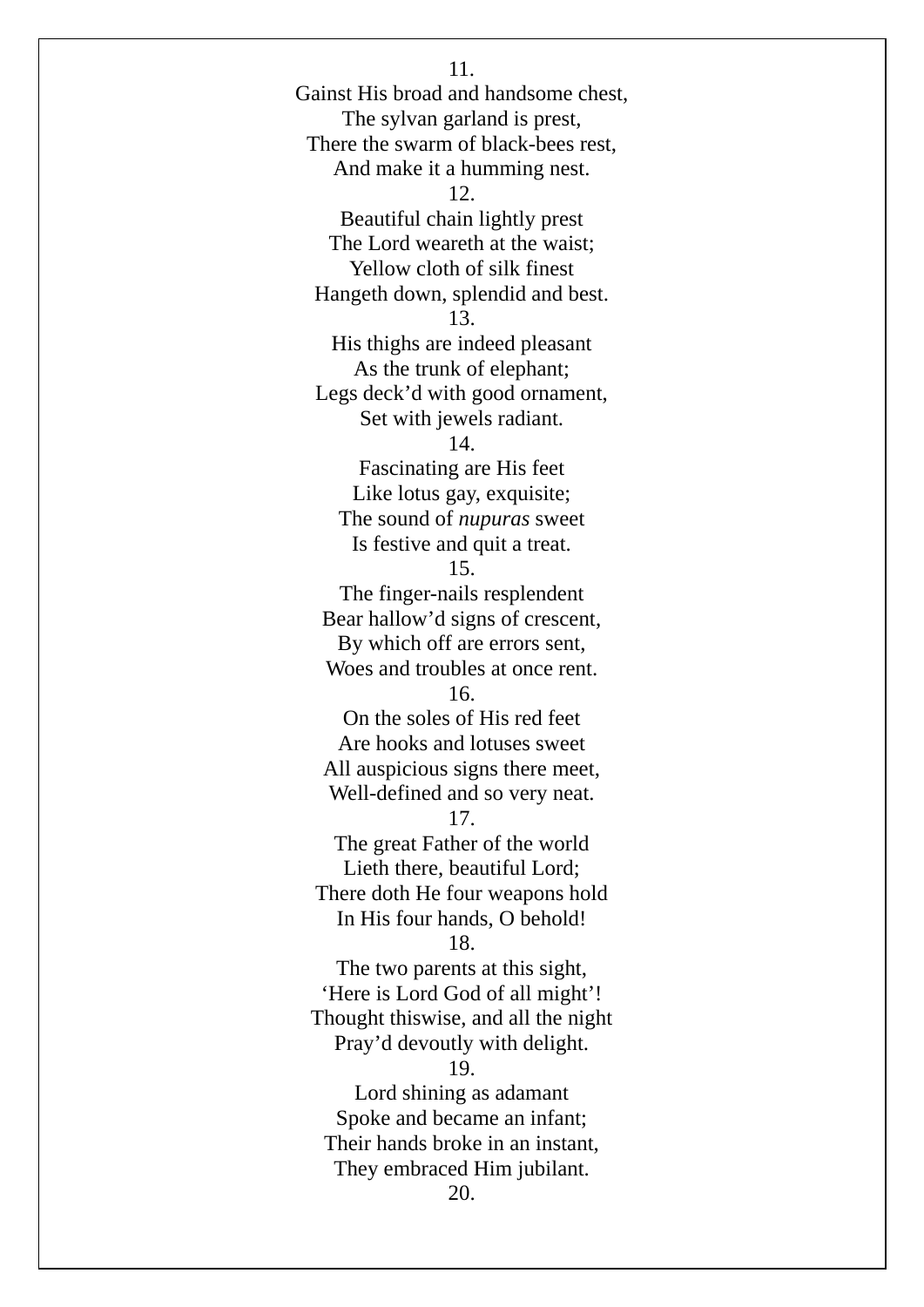Vasudeva pious, good Carried Him in loving mood; Lifting his canopied hood, Great Ananta with Him moved. 21. With the banks invisible, The Yamuna was o'er-full; He pass'd o'er the banks fearful, Reach'd Gokula delightful. 22. He Laid Krishna in that place, Calmly took the infant lass; Vasudeva of good race Came back silently apace. 23. Nanda 'spied that a good son To him in the night was born; A jubilee was begun, Alms-giving follow'd anon. 24. In Nanda-Yasoda's house, Wander'd about without fears, Engaged in pastimes diverse, The Lord of the universe. 25. He perform'd brave deeds duly, And devised schemes artfully; Putana appear'd foully, He suck'd her life out coolly. 26. The undaunted infant Lord Kick'd the pots of milk and curd With the cart heavy with load, And threw them all overboard. 27. Chakravata of renown Had his head instantly mown; By Krishna's *leela* dropp'd down And lay a corpse on hard stone. 28. Master of the entire world, The knower of the heart, Lord; On His mother's lap a ward, Yawn'd in a leisured mood. 29. His inner body was, lo,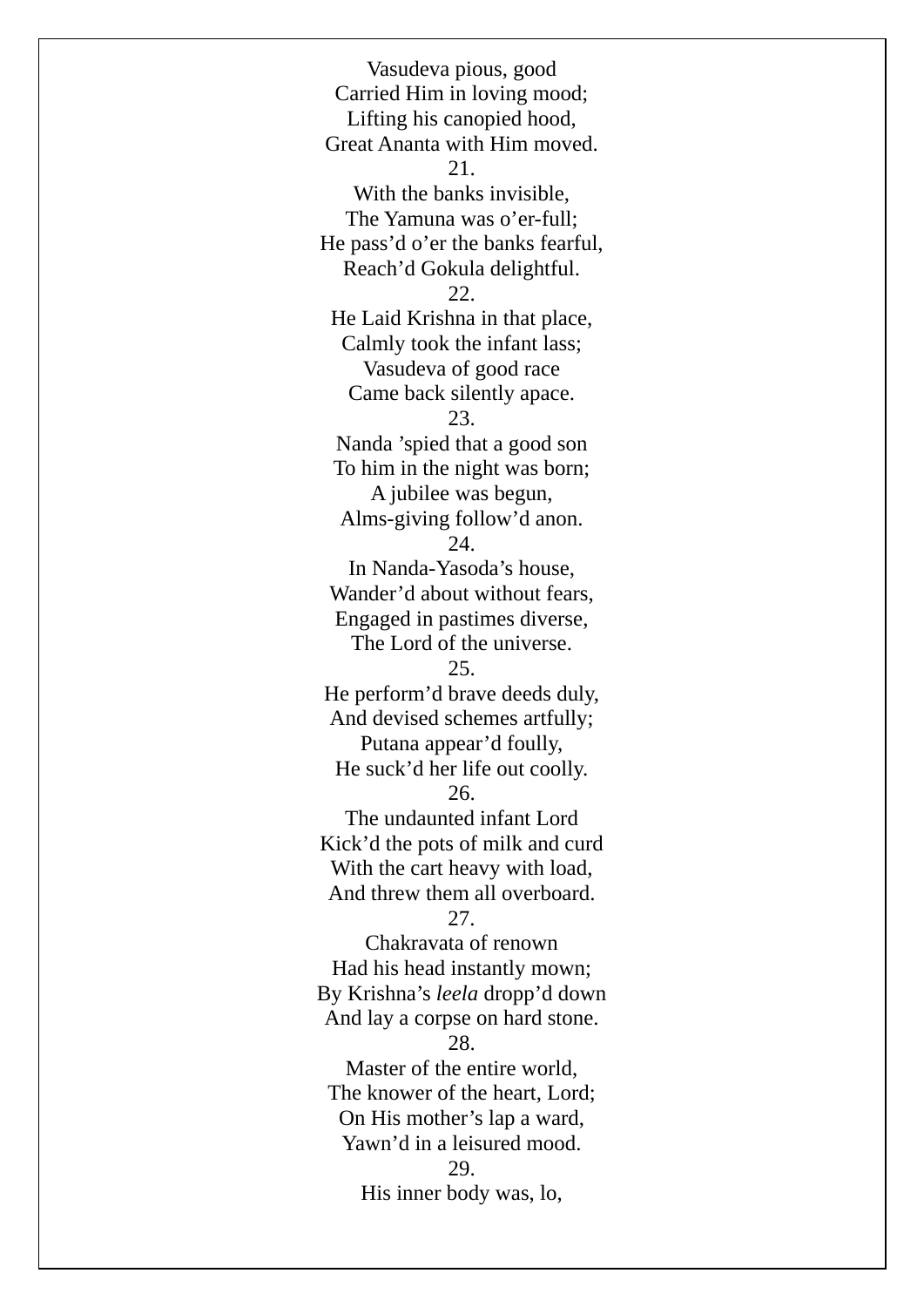Of all things the rendezvous! This strange sight she clearly saw, And was greatly struck with awe. 30. Garga Rishi came hasty, Sat lone in deep piety, Cast with care and probity His divine nativity. 31. With delight he gave His name **Krishna** good and free from blame, Described His future and fame, And return'd to his lone home. 32. In the famous Vrajapur, He play'd about thereafter, The sounding *nupuras* fair, Was a musical wonder. 33. He would catch the blazing wood, The vermin-infested weed; If some boy did Him forbid, He would not care to give heed. 34. The houses of Gopees fair Damodara would enter; The Gopees He would bother Playfully now and ever. 35. The good Yasoda slowly They all approach'd laughingly; The deeds of Krishna holy They thus narrated wholly: 36. 'Vanamali of small size, Seeing Gopees with His eyes, Doeth many naughty plays, And mischievous pranks always. 37. What shall we say, O good queen, About Krishna thy urchin? Oft our calves He sendeth in, Before we have milk'd the kine. 38. Entereth into the cot, He drinketh draughts of milk hot;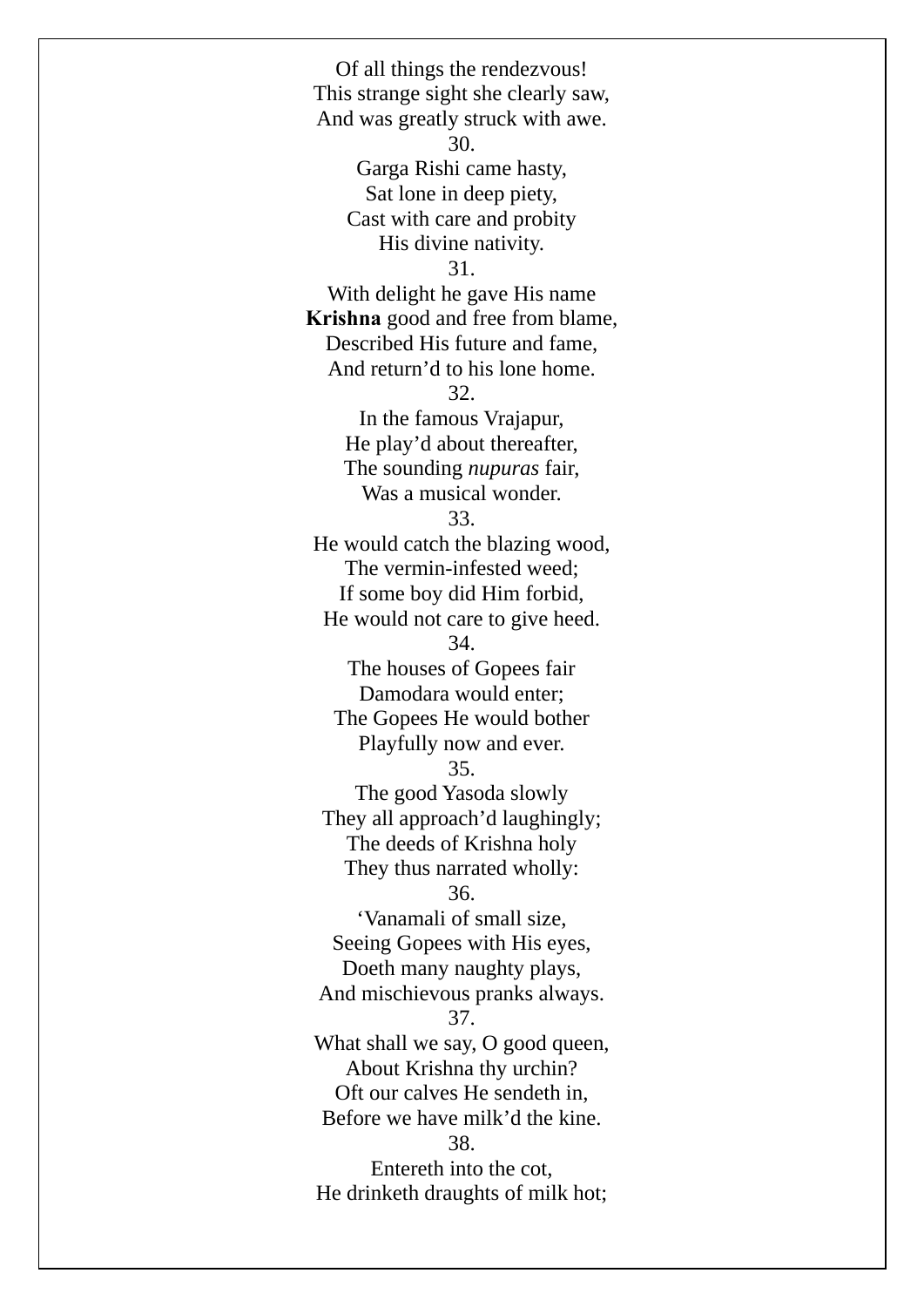Mischievous monkeys are brought, Who'd drink all and break the pot. 39. How naughty, O good queen, hear, Hath become thy infant dear; Krishna freely being near, We can no longer live here.' 40. Hearing such scandalous word, Greatly ashamed was the Lord; Copious tears flow'd downward, The queen pitied her sweet ward. 41. Forth her fair hands did she stretch, Wetted with love did him catch, Soothed Him with her velvet touch, Took Him to her breastal couch. 42. He with children of His age, Engaged in all sorts of plays; He ate with a smiling face Lumps of earth with eagerness. 43. They told the queen this event, She grew very indignant; She asked her child what this meant, And reproved Him violent:- 44. 'Well, naughty boy, now tell me, To act like this what led thee?' 'I did not, Mamma', and He Open'd His mouth that she might see. 45. She espied the world entire Within His body inner! Out she cried in awful fear, Chanted the holy prayer. 46. 'A wondrous phenomenon! Krishna this my dearest son, Cannot indeed be human, God He must be in person!' 47. On a bright and fair morning, Queen Yasoda was churning Milk in a vessel shining;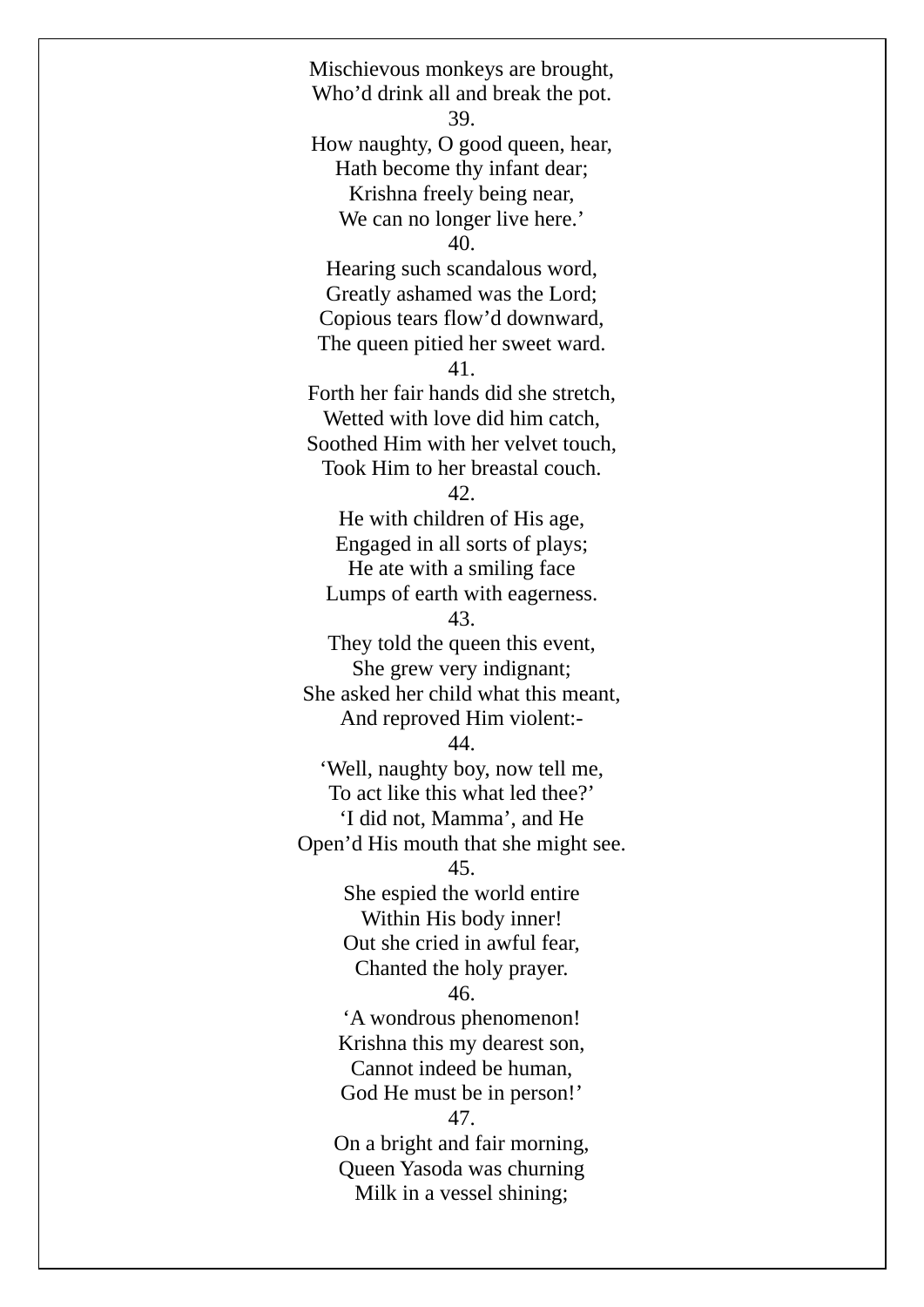Krishna came there soon running. 48. Krishna near the vessel stood, Caught with hand the churning wood; Held it fast and held it rude, She stopp'd work in gay mood. 49. She took up her son in haste, A kiss on his face imprest With lips velvety-soft, chaste, And made Him to suck her breast. 50. Boiling was milk in cauldron, Out did a quantity run; She left at once her dear son, And to save the rest hied on. 51. Krishna grew angry and hot, A stone-roller with hands caught, Struck it hard and smash'd the pot, Ah! milk and pot both were lost. 52. Yasoda pick'd up a stick, Brandish'd it round terrific, Lo, Krishna began to shriek, And took to His heels so quick. 53. She chased Him without delay, The lad tired and soon gave way, Trembled and began to pray, She then threw her stick away. 54. She dragg'd Him in as He cried, To a massive mortar tied; There a captive He was laid, On her business she then hied. 55. Krishna pull'd, out from the stall Did the mortar roll and roll; It stuck athwart two trees tall, He pull'd, down did the trees fall! 56. Forth sprang suddenly gods twain, Did from body lustre rain, Pray'd Krishna once and again, And ascended the heaven.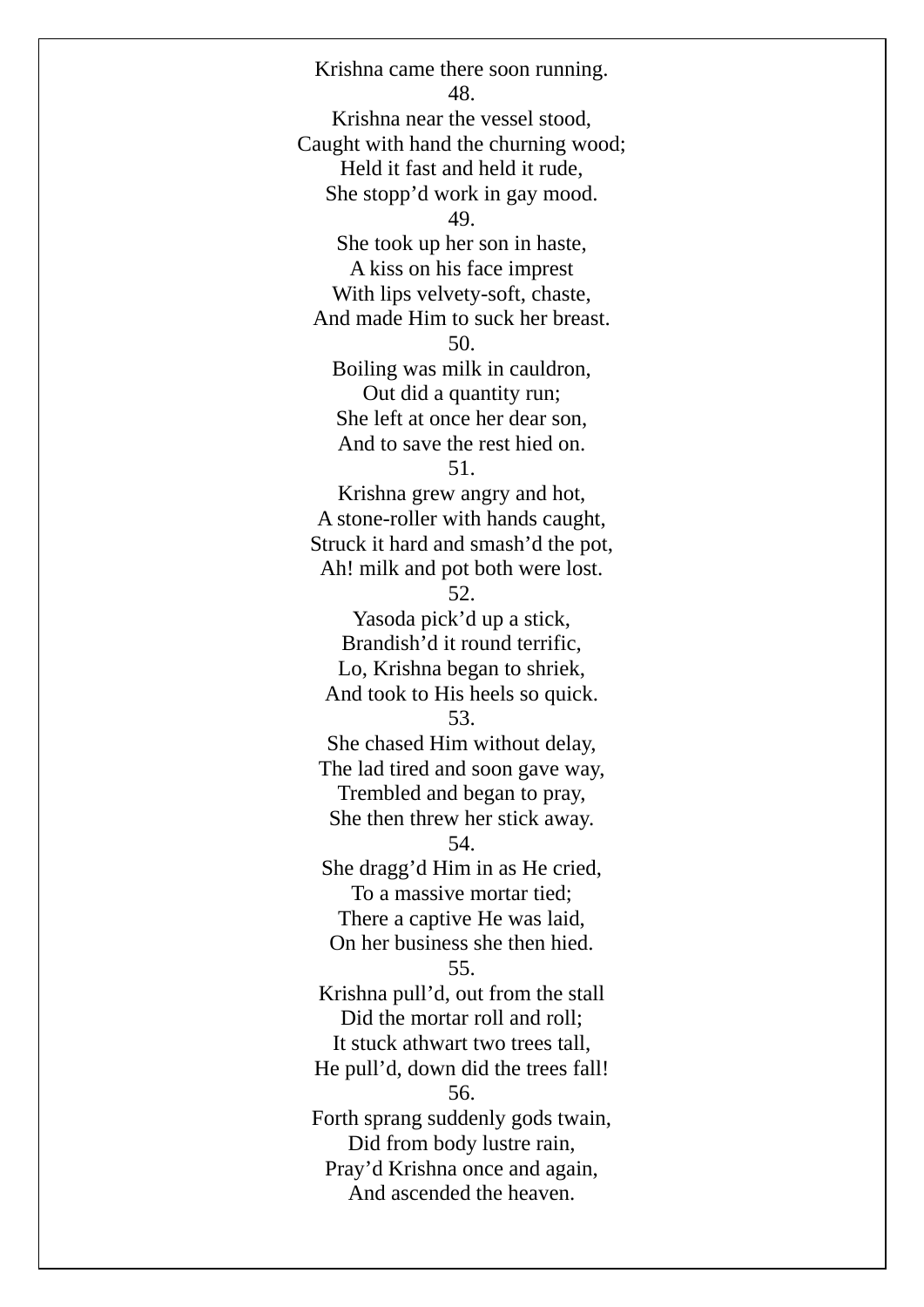57. 'What is all this!' Nanda cried, In an instant Him untied, Brush'd off body dust aside, Embraced Him and stood tongue-tied. 58. Laugh'd the Gopees cheerily, Clapp'd their hands quite jollily, Krishna danced round verily Like a fairy merrily. 59. A huckstress did loudly cry 'Luscious fruits for sale here lie'; Krishna who was standing by Wanted some of these to buy. 60. He took fruits and put some rice In the basket as their price, The grains became jewels nice, Lo, the Lord's glorious grace! 61. Gokula's pastoral site Narayana left outright; To Vrindavana so bright He departed with delight. 62. The giant of hellish faith Came as the calf, fierce forsooth, He destroy'd and drove forthwith To the dark City of Death. 63. The giant as the heron Came and swallow'd Him sudden; He caught his strong beak amain And sunder'd it into twain. 64. As the serpent unholy, Agha met Him jollily, Open'd his large mouth fully And swallow'd Him greedily 65. Stuck to his throat as cement The Lord kind, benevolent; Expired in pain and torment The huge devillish serpent.

66.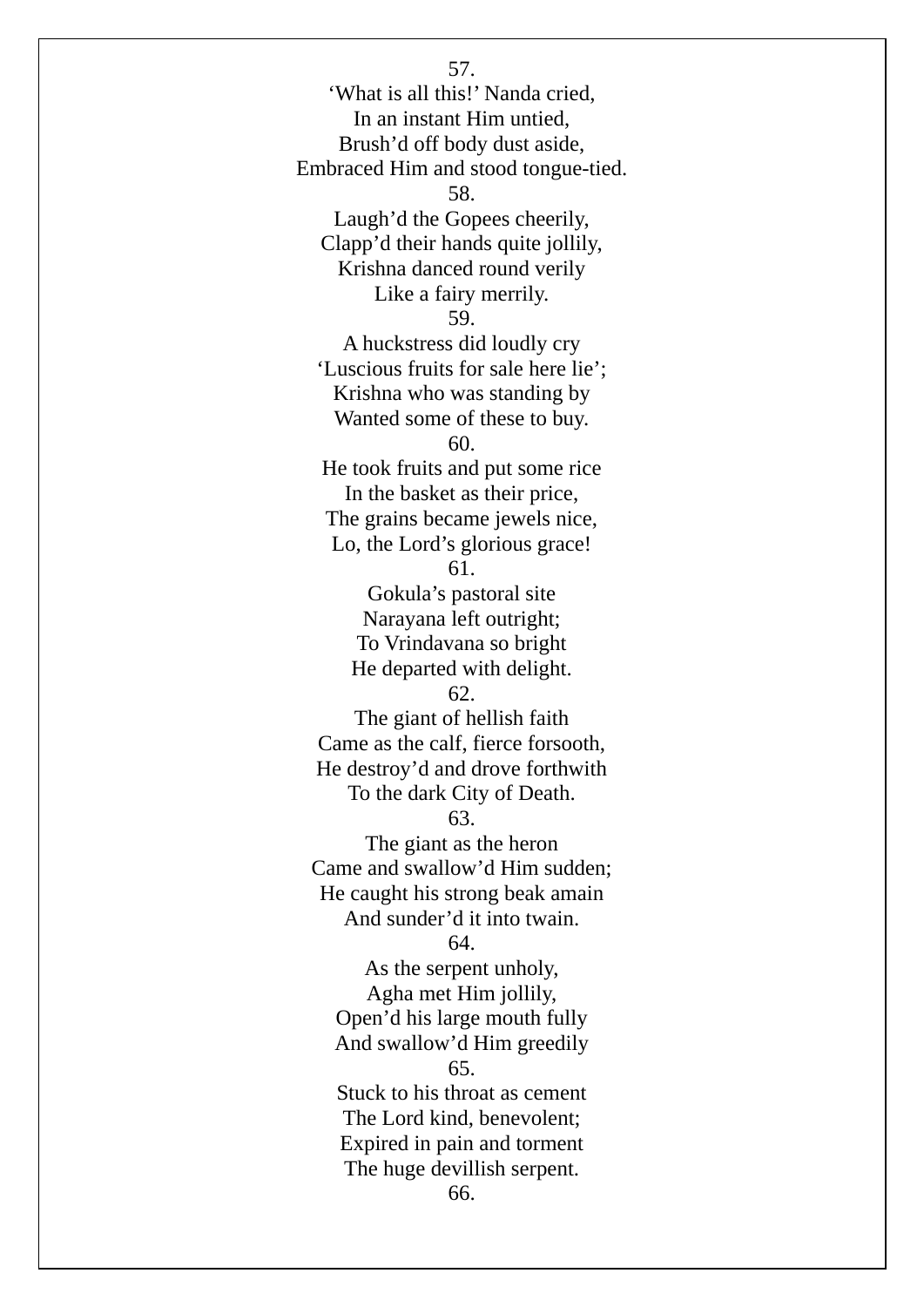The good Lord kill'd him coolly, Brought back to life really Cows and cow-boys holy, Got them out of his belly. 67. Narayana the glorious, With band of boys so joyous, Enjoy'd a feast sumptuous, In the forest beauteous. 68. The bulls, the calves, the cows prime Brahma stole in the meantime; Kept them in a conceal'd clime And sped to his heaven-home. 69. The glorious Lord became Himself the cattle self-same; To the Vraja's cow-shed came Gayly at the evening time. 70. Krishna in Many the One, Brahma in wonder look'd on; Fear uncouth o'ertook him then, He shook like a leaf aspen. 71. Down he dropp'd from his four swans Prostrate on the ground at once; Lost his faculties and sense, And lay there as in a trance. 72. Krishna saw Brahma prostrate, Took pity on his sad fate; He withdrew His divine state, Brahma came back from Death's gate. 73. Brahma left his conveyance, Fell at His two feet at once, Prayer in deep, solemn cadence, And hied to his residence. 74. Krishna kill'd fierce Dhenu, look! The palmyra tree He shook, The fallen fruits each boy took And ate like a greedy rook. 75. Their whetted thirst to allay,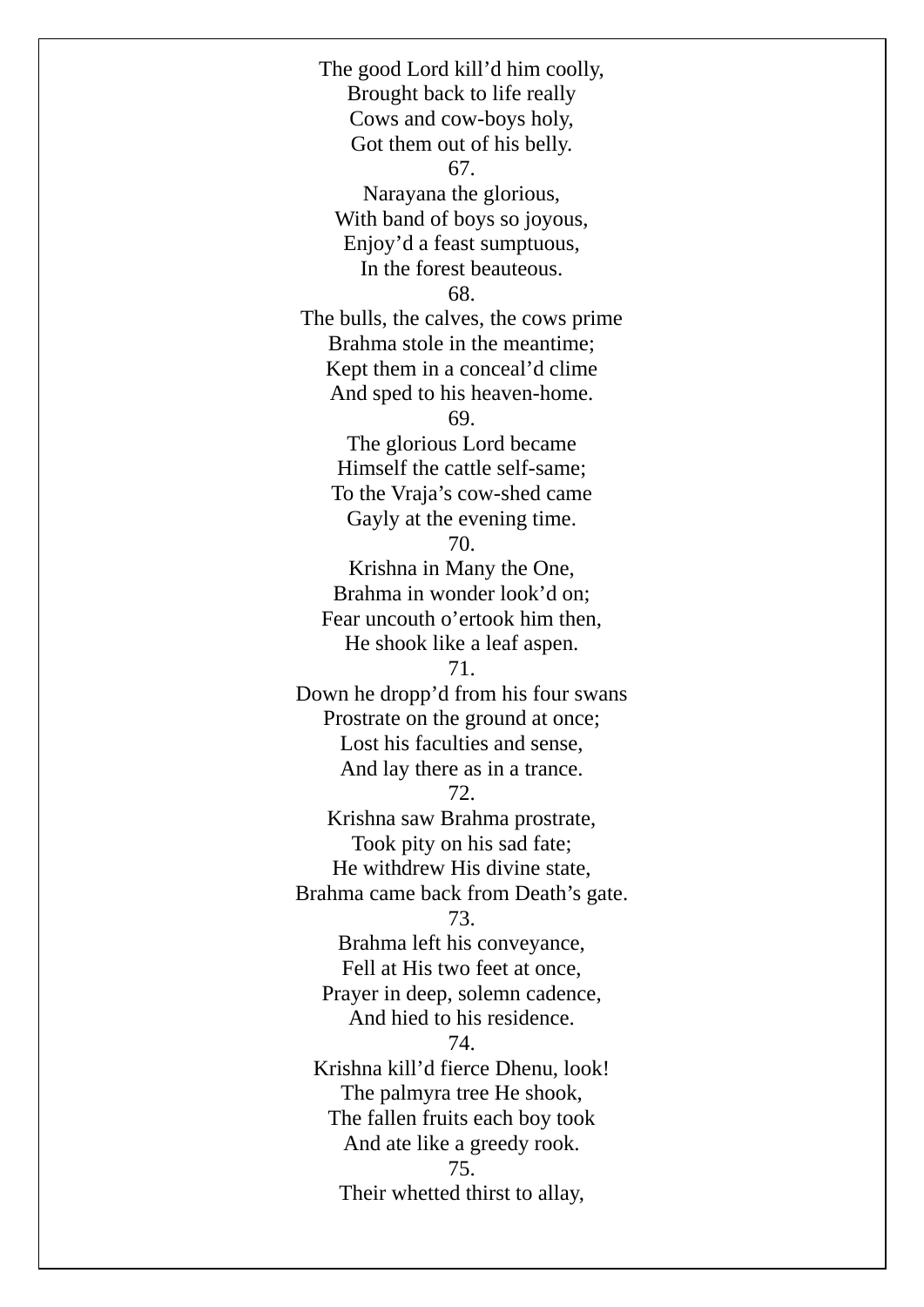The boys wandered any way; They went, alas! Well-a-day! From the Yamuna astray. 76. They drank water, foul, dirty, Became numb in verity, Lost senses in entirety, And joined the majority. 77. Krishna saw this disaster, Cast His eyes on thereafter, Which ever rain sweet nectar; Lo, the boys stood with laughter! 78. From the high tree did He leap Into the lake with a sweep; Kali writhed in anger deep, He rode on Him with a grip. 79. Lord Krishna got on the hood, Firm and heavy there He stood; Danced on in a merry mood, Lay dead Kali proud and rude. 80. The wives of the great serpent Humbly pray'd with their heads bent; The Lord show'd in an instant Mercy to the repentant. 81. He then return'd with good cheer, His kith and kin ran up there; Yasoda came swiftly near, Kiss'd Him and shed bitter tear. 82. He shelter'd Kali elsewhere; He drank up the big bon-fire; He pleased His mates evermore By his deeds full of wonder. 83. Pralamba the great villain Wanted to harm Him again; The devil was quickly slain By Rama of might and main. 84. The brushwood was set on fire That bumt wide, dismal and dire;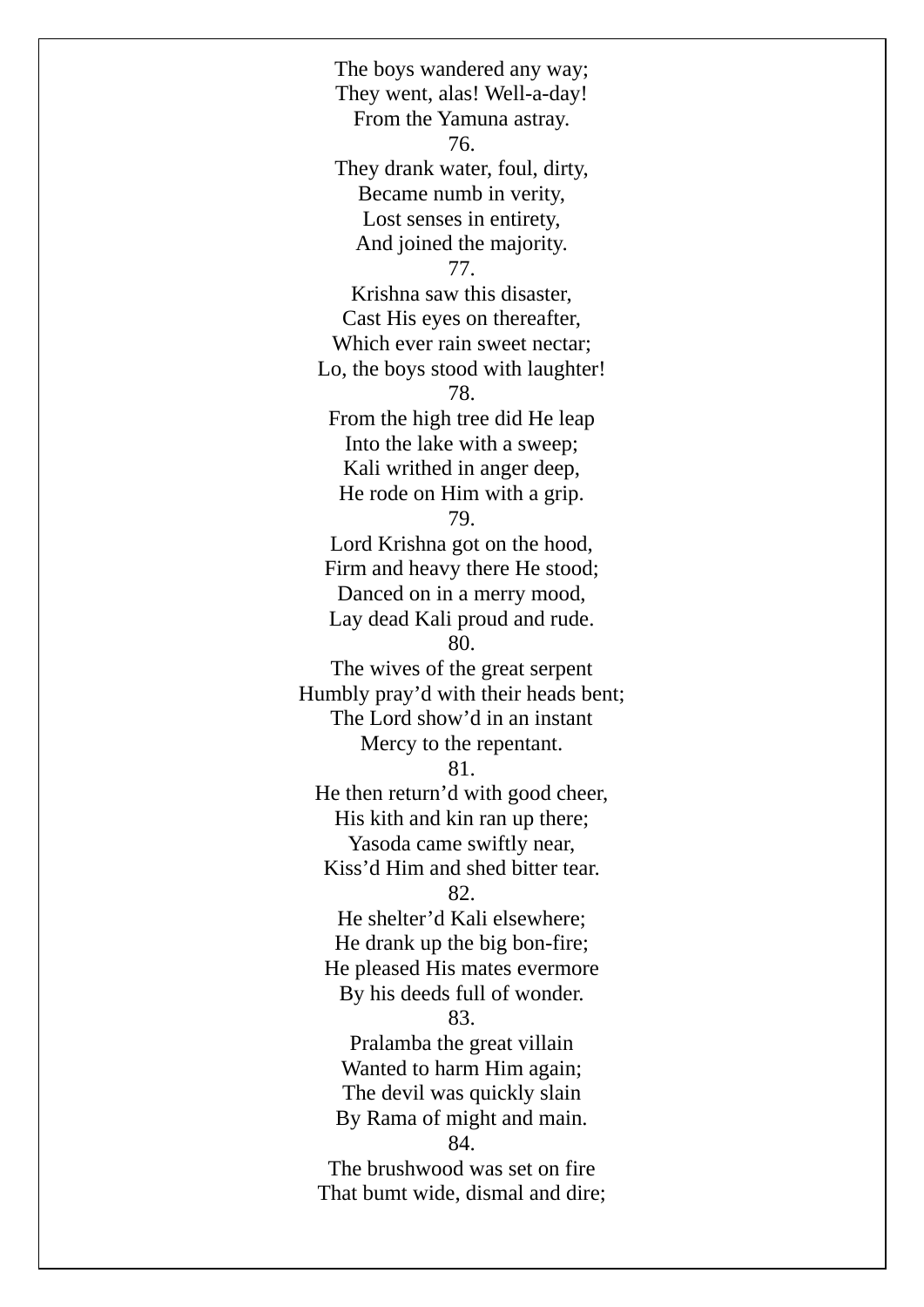The whole band of cow-boys there Became o'erwhelm'd with terror. 85. Then Krishna bold and mighty Took on His playmates pity, Dispell'd the calamity, And saved them with jollity. 86. In summer and in spring prime, In the rains and autumn time, Krishna play'd in the sweet clime, In fair Vraja of far fame. 87. Each one Cupid's surest dart, Long did the fair Gopees fast; All of them pray'd in concert- 'O Hari, be our consort.' 88. They doff'd their robes merrily, Made their way, nude wholly, To Yamuna holy, Sported and swam lustily. 89. In *leela* Krishna came nigh, Stole the clothes that did there lie, Climb'd up the *kadamba* high, Gave them with a 'hurrah' cry. 90. **Krishna** bann'd the rites as bad, Made indeed the Brahmins sad; Bless'd the good wives that they had, And made them so very glad. 91. Sankara singeth this lay, Hear ye mankind what I say, All other things aside ye lay, Lord Krishna with fervour pray. 92. Life on this side is too short, Realise it in your heart; Ye shall attend Yama's Court, There is no doubt, be alert. 93. To save mankind there is no seer Beside Lakshmi's consort dear; Know this to be the truth bare,